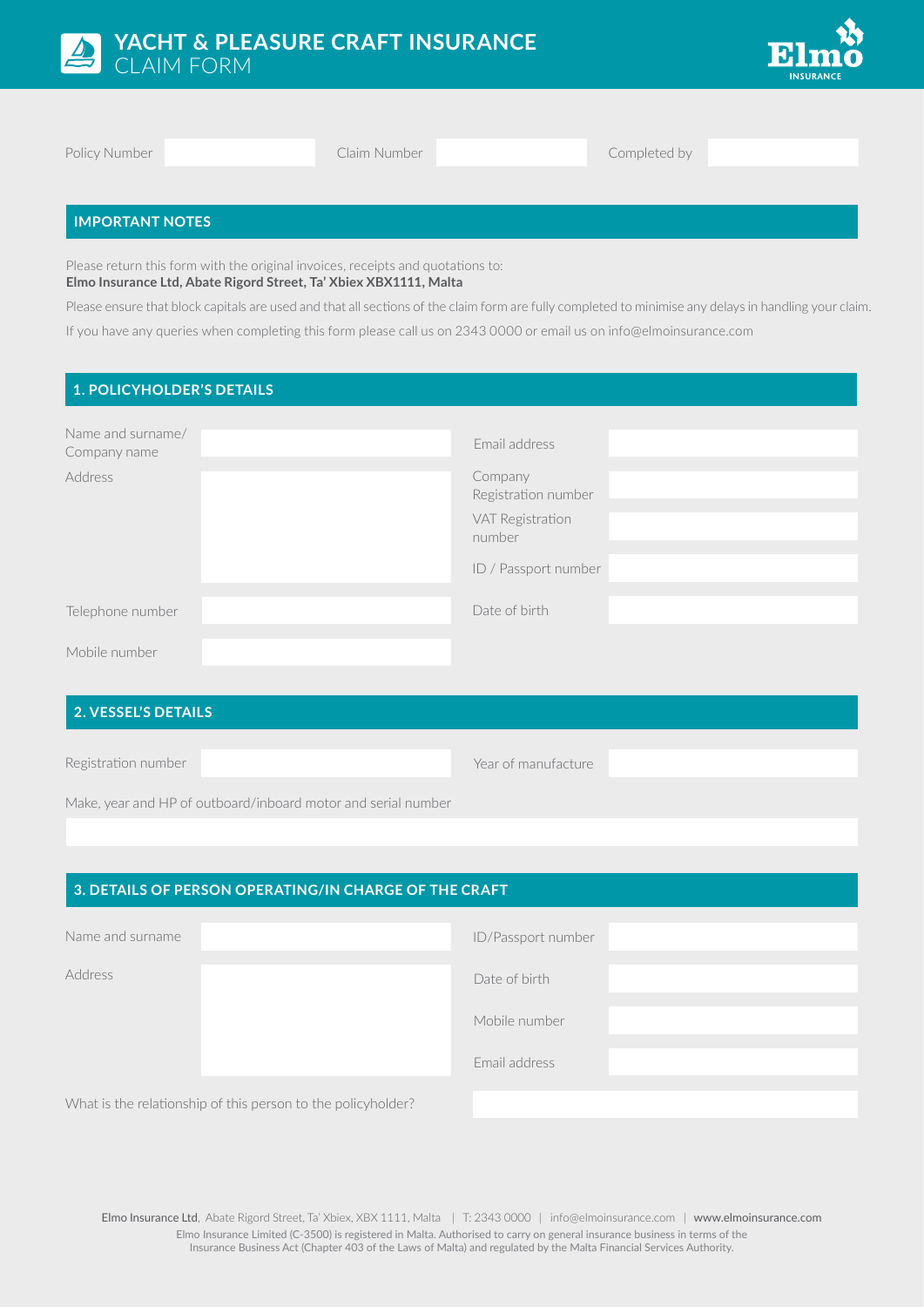# **General questions:**

| ochoral questions.                                                                                                          |                                                                                 |                               |                       |  |  |  |  |  |  |
|-----------------------------------------------------------------------------------------------------------------------------|---------------------------------------------------------------------------------|-------------------------------|-----------------------|--|--|--|--|--|--|
| 1. Do you have a valid nautical license?                                                                                    |                                                                                 |                               | NoO<br>Yes $\bigcirc$ |  |  |  |  |  |  |
| 2. Are you the owner of the vessel?                                                                                         |                                                                                 |                               | Yes $\bigcirc$<br>No  |  |  |  |  |  |  |
| 3. Was any person involved in the accident under the influence of alcohol? If yes, please give details.                     | No<br>Yes $\bigcirc$                                                            |                               |                       |  |  |  |  |  |  |
|                                                                                                                             |                                                                                 |                               |                       |  |  |  |  |  |  |
| 4. Have you had any accidents, loss or claims during the past 5 years? If yes, please give details.<br>Yes $\bigcirc$<br>No |                                                                                 |                               |                       |  |  |  |  |  |  |
|                                                                                                                             |                                                                                 |                               |                       |  |  |  |  |  |  |
| Documents required:                                                                                                         | Copy of ID/Passport                                                             | Copy of your nautical license |                       |  |  |  |  |  |  |
|                                                                                                                             |                                                                                 |                               |                       |  |  |  |  |  |  |
| <b>4. ACCIDENT DETAILS</b>                                                                                                  |                                                                                 |                               |                       |  |  |  |  |  |  |
|                                                                                                                             |                                                                                 |                               |                       |  |  |  |  |  |  |
| Date                                                                                                                        | Time                                                                            | Location                      |                       |  |  |  |  |  |  |
| Weather conditions                                                                                                          | Wind direction                                                                  | Wind speed                    |                       |  |  |  |  |  |  |
| Speed of your craft in knots                                                                                                |                                                                                 |                               |                       |  |  |  |  |  |  |
|                                                                                                                             | Please state purpose for which the craft was being used at the time of incident |                               |                       |  |  |  |  |  |  |
|                                                                                                                             |                                                                                 |                               |                       |  |  |  |  |  |  |
| Explain in detail how the accident occurred                                                                                 |                                                                                 |                               |                       |  |  |  |  |  |  |
|                                                                                                                             |                                                                                 |                               |                       |  |  |  |  |  |  |
|                                                                                                                             |                                                                                 |                               |                       |  |  |  |  |  |  |
|                                                                                                                             |                                                                                 |                               |                       |  |  |  |  |  |  |
|                                                                                                                             |                                                                                 |                               |                       |  |  |  |  |  |  |
|                                                                                                                             |                                                                                 |                               |                       |  |  |  |  |  |  |
|                                                                                                                             |                                                                                 |                               |                       |  |  |  |  |  |  |
|                                                                                                                             |                                                                                 |                               |                       |  |  |  |  |  |  |
|                                                                                                                             |                                                                                 |                               |                       |  |  |  |  |  |  |
|                                                                                                                             |                                                                                 |                               |                       |  |  |  |  |  |  |
|                                                                                                                             | State number of persons which were on board at the time of the incident         |                               |                       |  |  |  |  |  |  |
| What is being done to minimise the loss or damage?                                                                          |                                                                                 |                               |                       |  |  |  |  |  |  |
|                                                                                                                             |                                                                                 |                               |                       |  |  |  |  |  |  |
| Where can the vessel be inspected?                                                                                          |                                                                                 |                               |                       |  |  |  |  |  |  |

# **5. SALVAGE**

Please give full details of those who claim to have rendered any salvage services: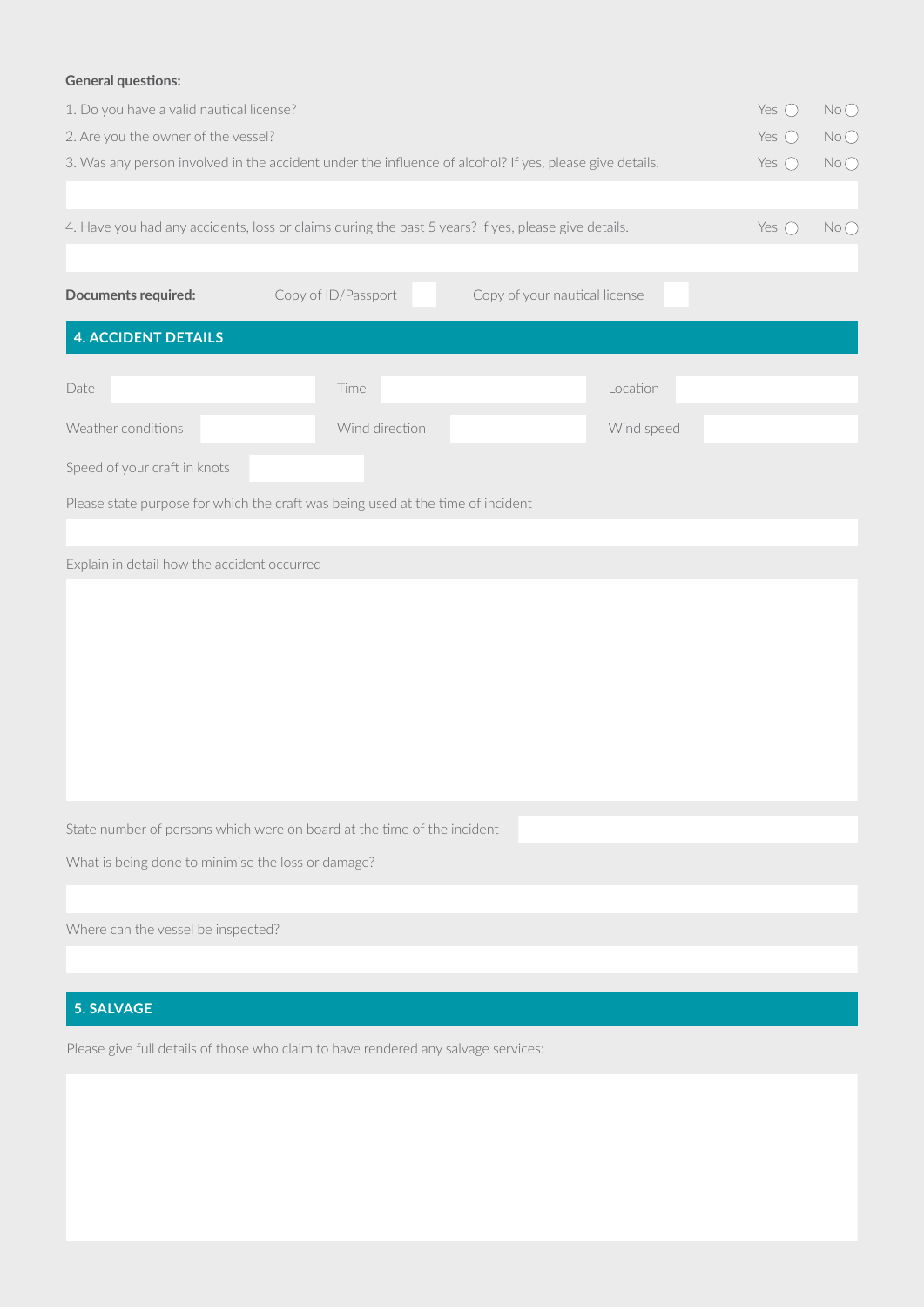# **6. ACCIDENT SKETCH**

Draw a diagram showing position of vessels at the point of impact and direction of the vessel just before the accident.

# **7. THEFT DETAILS**

| Yes (<br>In case of theft, was there evidence of forcible entry? If yes, please give details. |               |                 |  |  |  |  |  |  |
|-----------------------------------------------------------------------------------------------|---------------|-----------------|--|--|--|--|--|--|
|                                                                                               |               |                 |  |  |  |  |  |  |
| Was this theft reported to the Police?                                                        | Yes $\bigcap$ | $No$ $\bigcirc$ |  |  |  |  |  |  |
| If yes, please state Police Report Number                                                     |               |                 |  |  |  |  |  |  |
| Police station                                                                                |               |                 |  |  |  |  |  |  |
| Contact number                                                                                |               |                 |  |  |  |  |  |  |

Explain in detail how access was gained:

#### **Outboard motor**

In case of theft of the outboard motor what security precautions or anti-theft device(s) were fitted or used?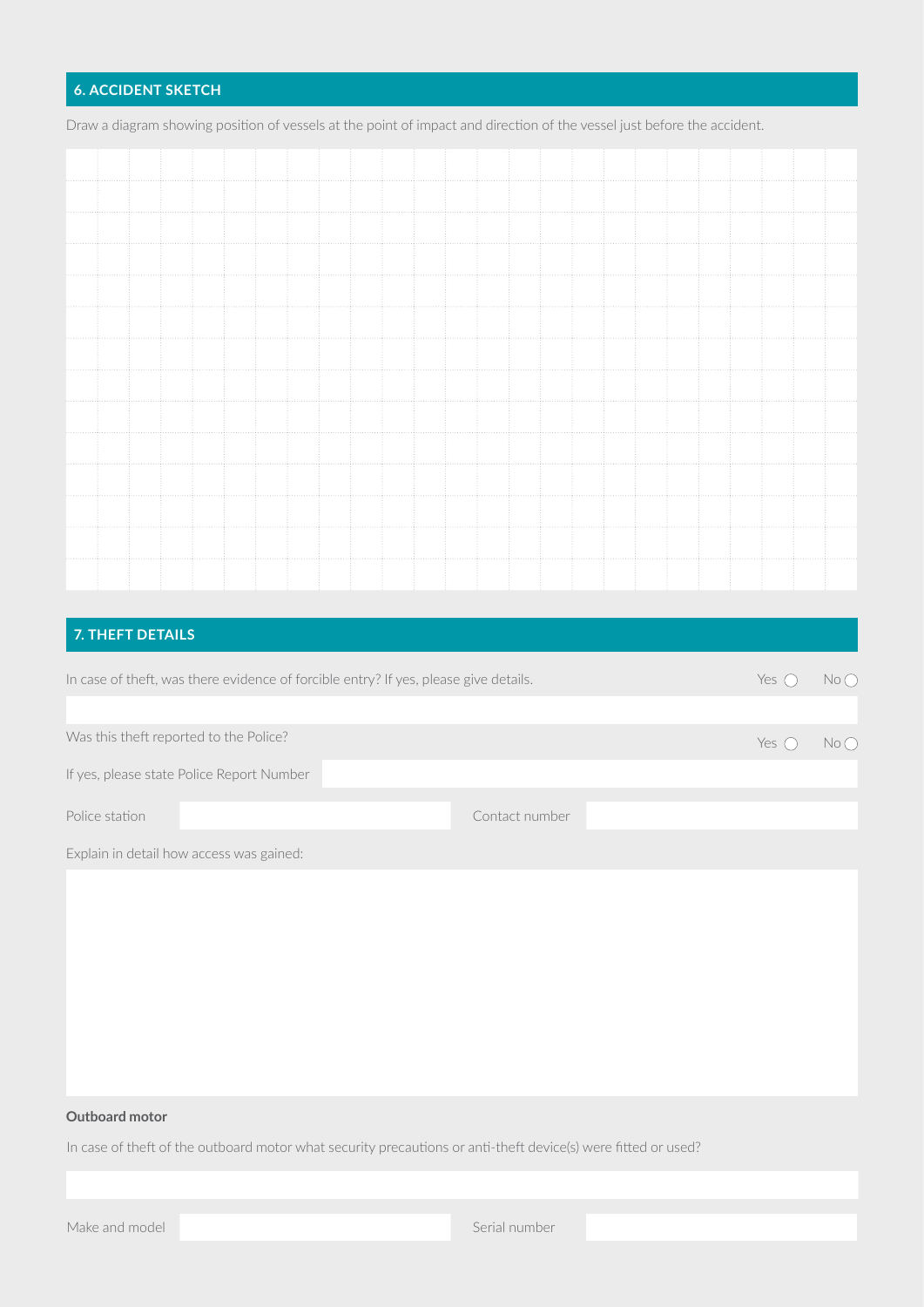#### **8. ESTIMATES OF REPAIRS/REPLACEMENTS OF ITEMS WHICH ARE BEING CLAIMED FOR**

Hull, inboard machinery, navigation equipment, tender/dinghy

| Description of item | Name of repairer | Estimate cost of repair |
|---------------------|------------------|-------------------------|
|                     |                  |                         |
|                     |                  |                         |
|                     |                  |                         |
|                     |                  |                         |
|                     |                  |                         |

For lost or stolen property, please complete the following:

| Description of article<br>Make and model | Date purchased | Replacement cost |
|------------------------------------------|----------------|------------------|
|                                          |                |                  |
|                                          |                |                  |
|                                          |                |                  |
|                                          |                |                  |
|                                          |                |                  |
|                                          |                |                  |

# **9. DETAILS OF THIRD PARTY**

| Was there any damage to third party property or any third party injuries? |  |                     |               |    |  |  |  |  |
|---------------------------------------------------------------------------|--|---------------------|---------------|----|--|--|--|--|
| If yes please complete the following:                                     |  |                     |               |    |  |  |  |  |
| Name and surname                                                          |  | ID/Passport number  |               |    |  |  |  |  |
| Address                                                                   |  | Mobile number       |               |    |  |  |  |  |
|                                                                           |  | Email address       |               |    |  |  |  |  |
|                                                                           |  |                     |               |    |  |  |  |  |
| Is another craft or vehicle involved in this accident?                    |  |                     | Yes $\bigcap$ | No |  |  |  |  |
| If yes please complete the following:                                     |  |                     |               |    |  |  |  |  |
| Make/model                                                                |  | Registration number |               |    |  |  |  |  |
| Name of insurer                                                           |  |                     |               |    |  |  |  |  |

| <b>10. WITNESS</b> |                    |
|--------------------|--------------------|
| Name and surname   | ID/Passport number |
| Address            | Mobile number      |
|                    | Email address      |
|                    |                    |